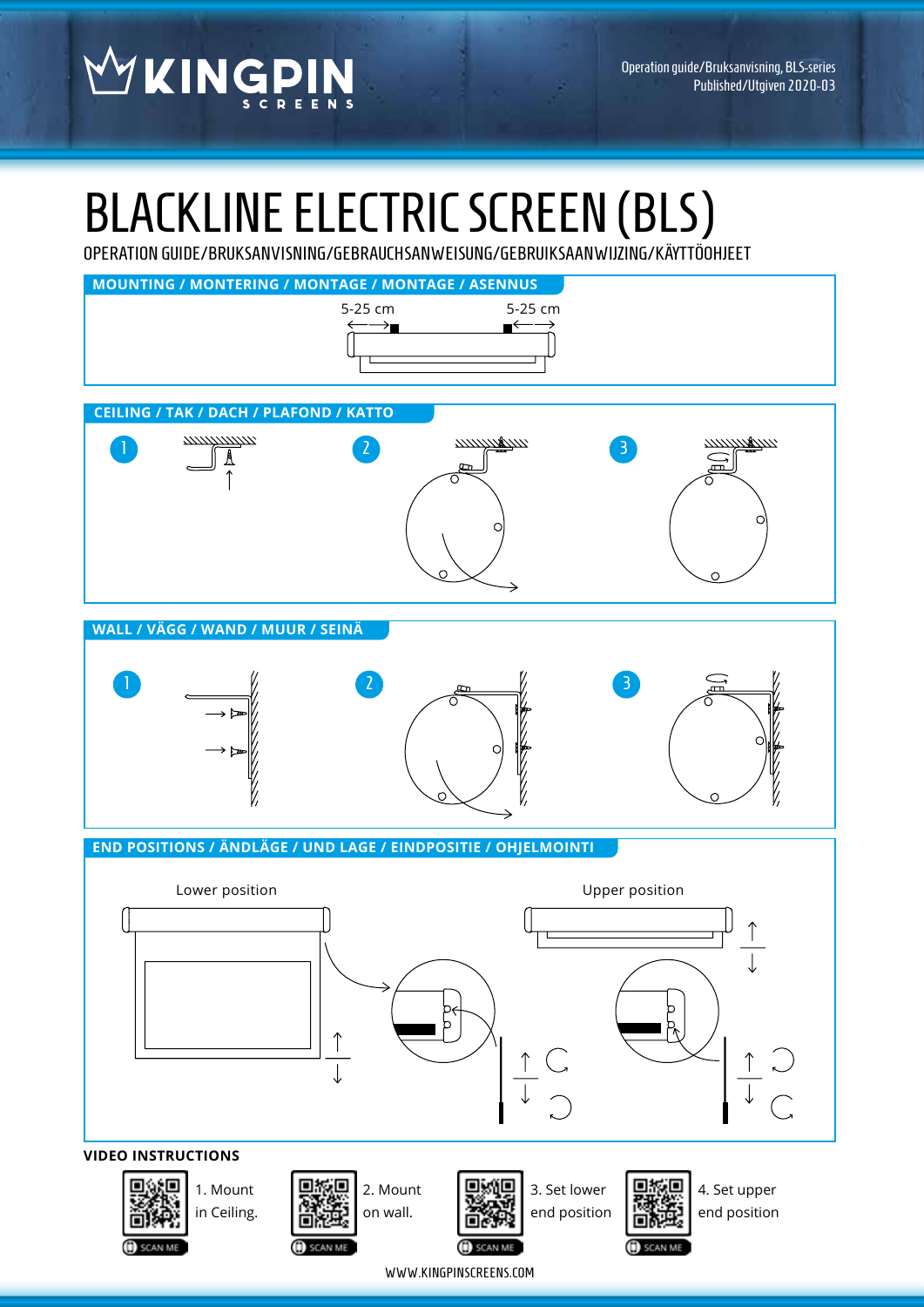# WIRELESS TRANSMITTER (KP100A) & MOTOR CONTROL RECEIVER (KP200A) REMOTE **CONTROL SYSTEM** (KP300A)

**(ENG)** Operation and installationguide **(SWE)** Bruksanvisning och installationsguide **(NL)** Installatie- en bedieningsgids **(FI)** Asennus- ja käyttöohje **(DE)** Installations- und bedienungsanleitung





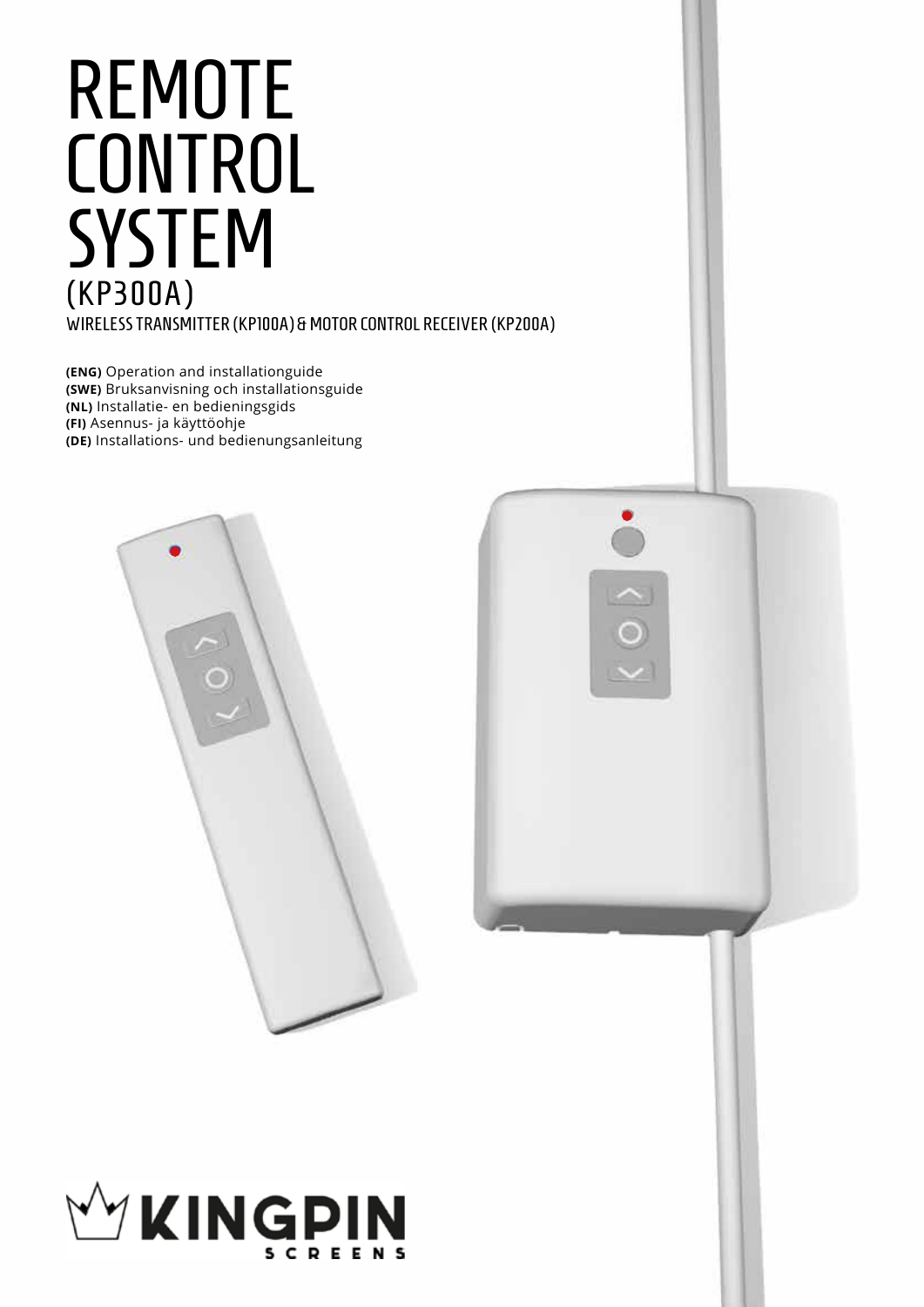# **INSTALLATION AND OPERATIONS GUIDE (ENG)**

## **GENERAL**

- The installation of the system must be done by an authorized person. • The motor control receiver unit (KP200A) must be safely fixed to the wall or to the ceiling.
- Make sure that no liquid is exposed to the remote control (KP100A) or the motor control receiver (KP200A).
- The KP200A unit must be connected to protective earth

# **KP100A, WIRELESS TRANSMITTER (REMOTE CONTROL)**

KP100A is a transmitter (single channel) and is compatible with the motor control receiver KP200A. The transmitter transmits through radio waves (RF).

# **SPECIFICATIONS FOR KP100A**

- The used frequency is 433,92 Mhz
- Power supply: 12 volts battery
- Battery Alkaline, type 23A
- Working temperature: +5 to +40 degree Celsius

#### **BATTERY LIFE**

The transmitter is working with battery, the normal lifetime of the battery is over 1 year when used 3-4 times every day.

# **KP200A, MOTOR CONTROL RECEIVER (CONTROL BOX)**

KP200A is the control box for the connected motor. With this control box you operate the projection screen.

# **SPECIFICATION KP200A**

- Power supply: 100-240 v, 50/60 Hz
- Working temperature: +5 to +40 degree Celsius
- Rated load: <400 W Power
- Emission frequency: 433,92 Mhz
- Fuse 6,3 A

# **PROGRAM SETTINGS**

The equipment are programmed to match each other when delivered with a screen, othervise program as below.

#### **FUSE**

If the control box is not working, unplug the control box from AC-power and then check the fuse on the circuit board. Open the two covers (8 pcs of screws) on the backside of the control box until you see the circuit board. The fuse is in the plastic box marked "Fuse".

#### **CONNECTIONS, SEE FIG. 1**

AC power and connection to the motor:

- MC-: Motor counter-clockwise
- MC+: Motor clockwise
- Motor protection earth
- $Motor Neutral$
- : AC\_IN power protection earth
- N: AC\_IN power Neutral L: AC\_IN power Line
- 

# **12V TRIGGER CONNECTION (2 PINS)**

- T-: 12-volt trigger input's ground<br>T+: 12-volt trigger input's signal 12-volt trigger input's signal
- **LINE IR CONNECTION (2 PINS)**
- IR-: Line IR input's ground
- IR+: Line IR input's signal

# **EXTERNAL CONTROL OF THE RELAYS (3 PINS)**

Connection for ground Out2 Connection for UP Out1 Connection for DOWN

## **HOW TO CONNECT AND PROGRAM THE CONTROL BOX**

In this section you will learn how to set the control box into the programming mode and to pair equipment to the control box.

- 1. Pairing with RF-remote control
- 2. Pairing with IR-remote control
- 3. Erase all previous programming (reset to default codes)
- 4. Connecting with Line IR Control module
- 5. Connecting 12-volt trigger
- 6. External control of the relays

#### **GO INTO PROGRAMMING MODE:**

- Press and hold down the STOP button of the receiver unit for more than 5 seconds, when the LED starts to blink, release the STOP button, you are in the programming mode now.
- You can now pair the control box with RF/IR equipment or erase the programming (subject 1-3):

#### **1. PAIRING WITH RF-REMOTE CONTROL**

The remote control is paired with the control box, if the programming is erased or if the units not are paired you need to do as follows:

- 1. Enter programming mode
- 2. Open the battery cover on the remote control and press the black button once. The pairing code will now be sent to the receiver unit.
- 3. When the pairing is done the LED will lit continuously.
- 4. You can now use the controller devices

If no pairing is done in 30 seconds the receiver will leave programming mode automatically.

#### **2. PAIRING WITH IR-REMOTE CONTROL**

You can use the control box with many of the IR-remote controls on the market. If using the default codes, see page 7, you don´t need to do any pairing to the control box (but your own IR-remote control will need some programming).

To pair the control box you do as follows:

#### 1. Enter programming mode

- 2. LED is blinking slowly. Press the key on the remote that you want to use as "UP", when accepted the LED will blink faster, press the same key once again. If the code is acceptedthe LED will be dark for 2 sec and then blink slowly, go to next step. If not accepted, go to step 1 or as
- 3. LED is blinking slowly. Press the key on the remote that you wantto use as "STOP", when accepted the LED will link faster, press the same key once again. If the code is accepted the LED will be dark for 2 sec and then blink slowly, go to next step. If not accepted, go to step 1 or as \*.
- 4. LED is blinking slowly. Press the key on the remote that you want to use as "DOWN", when accepted the LED will blink faster, press the same key once again. If the code is accepted the LED will be dark for 2 sec and then lite steady, go to next step. If not accepted, go to step 1 or as  $*$ .
- 5. You can now use the controller devices If sending RF-signals at the same time as the IR programming is under progress the receiver will leave the programming mode.

\*Some IR-codes will not be accepted by the controlbox. programming mode will be left and the LED will shine continuously, try with other buttons or with another remote control.

#### **3. ERASE ALL PREVIOUS PROGRAMMING (RESET TO DEFAULT CODES)**

With this function you can erase the programming of all programmed IR-codes, except the default codes. The control box can only be controlled with the default IR-codes and the buttons on the control box, the other equipment has to be reprogrammed.

- Go into programming mode
- 2. Press UP-button (on the control box) for at least 5 sec, the LED becomes black, then release the UP-botton.
- 3. The LED lit continuously and all the programming is now reset.

#### **4. CONNECTING WITH LINE IR CONTROL MODULE**

When using the control box with a control system like Crestron you can use the default codes, see page 7, (you may have to program your own control system with our codes). Connect like this:

- 1. Connect the IR input´s ground to the receiver units connection (see fig. 1) "IR-"
- 2. Connect the IR input´s signal to the receiver units connection (see fig. 1) "IR+"
- 3. You can now use the controller devices

#### **5. CONNECTING WITH THE 12-VOLT TRIGGER**

If the projector has a 12-volts trigger, you can connect it to the control box and the screen will go down when the projector is turned on and go up when the projector is turned off. The trigger function may have to be activated in your projector.

| 1. Connect<br>ground                      | the<br>the<br>to | 12-volt<br>receiver | trigger<br>units | input's<br>connection |
|-------------------------------------------|------------------|---------------------|------------------|-----------------------|
| (see fig. 1) "T-"<br>2. Connect<br>signal | the<br>the<br>to | 12-volt<br>receiver | trigger<br>units | input's<br>connection |
| (see fig. 1) "T+"                         |                  |                     |                  |                       |

When connecting the trigger cords, make sure that the projector and the control box is powered off.

## **6. EXTERNAL CONTROL OF THE RELAYS**

If you like to control the relays in the control box directly from an external control system/switch you will use these connections. You set up a contact closure of the circuit to send the screen down or up. The contact closure shall be programmed to about 30 seconds to be able to send the screens down or up no matter size or model.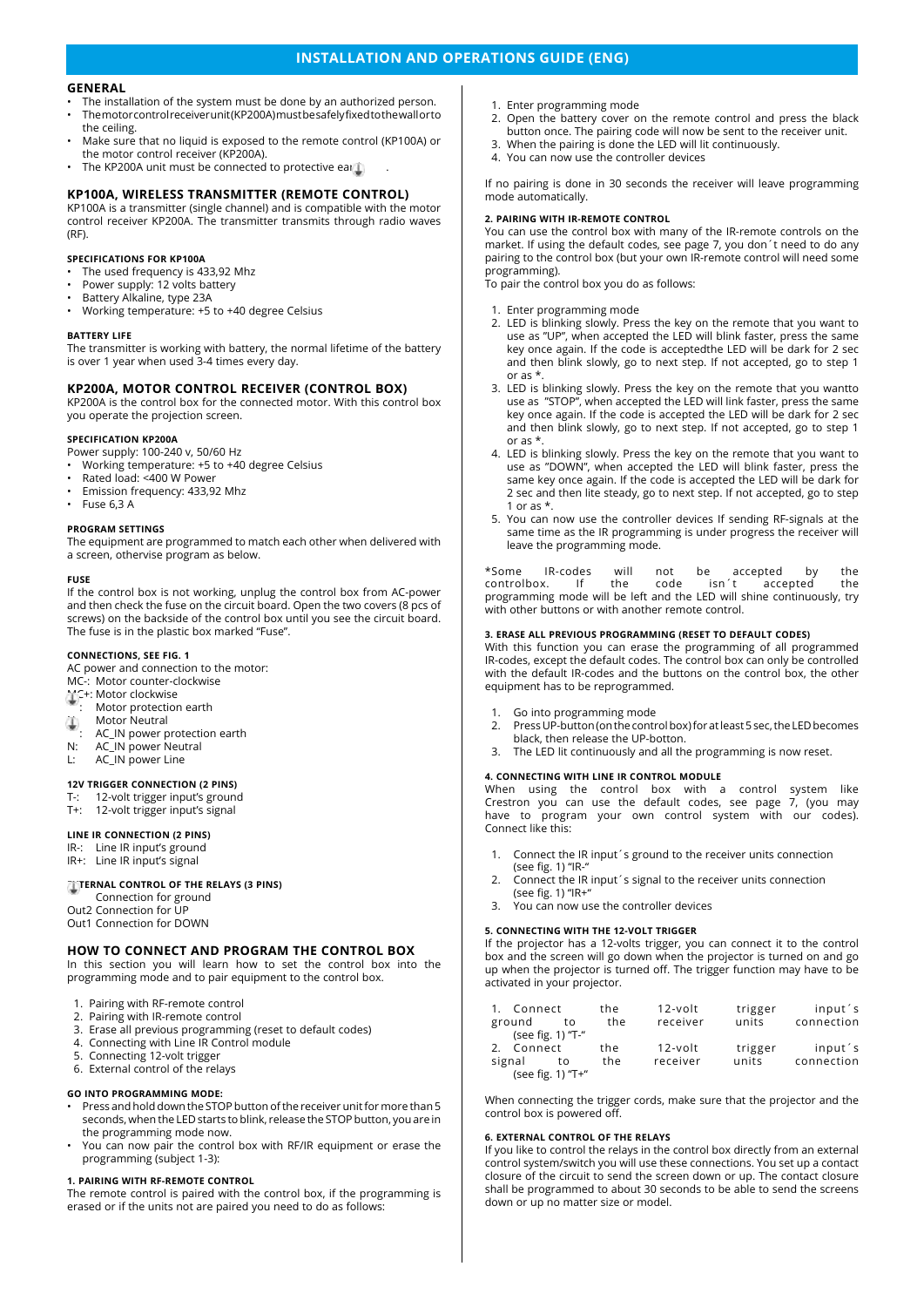# **BRUKSANVISNING OCH INSTALLATIONSGUIDE (SWE)**

# **ALLMÄNT**

- Installation av systemet måste göras av behörig person.
- Kontrollboxen (KP200A) ska monteras säkert, fäst mot vägg eller tak.
- Säkerställ att ingen vätska kan läcka över fjärrkontrollen (KP100A) eller kontrollboxen (KP200A).
- Kontrollboxen (KP200A) måste anslutas till skyddsjord .

# **KP100A, TRÅDLÖS SÄNDARE, FJÄRRKONTROLL**

KP100A är en sändare (enkanals) och är kompatibel med kontrolldosan KP200A. Fjärrkontrollen kommunicerar via radiovågor (RF).

# **SPECIFIKATIONER FÖR KP100A**

- Den använda frekvensen är 433,92 Mhz
- Kraftkälla: 12-volts batteri
- Batteri Alkaline, typ 23A
- Arbetstemperatur: +5 till +40 grader celcius

# **LIVSLÄNGD FÖR BATTERIET**

Fjärrkontrollen drivs av batteri, normal livslängd är över ett år om fjärrkontrollen används 3-4 gånger per dag.

# **KP200A, KONTROLLBOX (MOTORSTYRBOX)**

KP200A är kontrollboxen som styr ansluten motor.

# **SPECIFIKATIONER KP200A**

- Kraftkälla: 100-240 volt, 50/60 Hz • Arbetstemperatur: +5 till +40 grader celcius
- Effektuttag: <400 W Power
- Mottagningsfrekvens: 433,92 Mhz
- Säkring 6,3 A

# **FÖRPROGRAMMERING**

Vid leverans tillsammans med filmduk är fjärrkontrollen och kontrollboxen programmerade att matcha varandra. Vid leverans utan filmduk programmera enligt nedan.

#### **SÄKRING**

Om kontrollboxen inte fungerar, koppla ur strömsladden och kontrollera säkringen som sitter monterad på kretskortet. Öppna de två locken (4 + 4 skruvar) på baksidan av kontrollboxen tills du ser kretskortet. Säkringen är i plastboxen som är märkt "FUSE".

#### **ANSLUTNINGAR, SE FIG. 1**

Anslutningar för AC ström och motor:

- MC-: Motor, fas motsols
- MC+: Motor, fas medsols
- : Motor, skyddsjord<br>N: Motor, nolla
- N: Motor, nolla<br>**4.**: AC\_IN ström
- : AC\_IN ström, skyddsjord<br>N: AC\_IN ström, nolla
- $N: AC IN ström, nolla$ <br>L: AC IN ström. fas
- AC\_IN ström, fas

# **12V TRIGGER ANSLUTNING (2 TRÅDAR)**

T-: 12-volt trigger ingång, Jord

# T+:12-volt trigger ingång, Signal

# **LINE IR ANSLUTNING (2 TRÅDAR)**

IR-: Line IR, Jord IR+: Line IR, Signal

#### **EXTERN KONTROLL AV RELÄ (3 TRÅDAR)**

 Anslutningens jord Out2 Anslutning för UPP Out1 Anslutning för NED

### **HUR MAN ANSLUTER OCH PROGRAMMERAR KONTROLLBOXEN:**

Här går vi igenom hur man aktiverar programmeringsläget och ansluter olika utrustningar till kontrollboxen.

- 1. Programmering av RF-fjärrkontroll
- 2. Programmering av IR-fjärrkontroll
- 3. Radera tidigare programmeringar
- 4. Anslutning via Line IR
- 5. Anslutning via 12-volt trigger 6. Extern kontroll av relä

# **SÅ HÄR STARTAR MAN PROGRAMMERINGS LÄGET:**

- 1. Tryck och håll ned STOP-knappen på kontrollboxen i drygt 5 sekunder, när LED börjar blinka, släpp knappen, nu är du i programmeringsläget.
- 2. Du kan nu ansluta kontrollboxen med RF/IR utrustning eller radera alla programmeringar (punkt 1-3):

# **1. PROGRAMMERING AV RF-KONTROLL**

Den medskickade fjärrkontrollen är programmerad för att matcha kontrollboxen, om programmeringen är raderad eller om kontrollerna inte är matchade, gör följande:

- 1. Aktivera programmerings läget.
- 2. Öppna batteriluckan på fjärrkontrollen och tryck på den svarta knappen en gång. Koderna för att matcha ihop fjärrkontrollen med kontrollboxen sänds nu.
- 3. När matchningen är gjord kommer LED lysa med fast sken.
- 4. Du kan nu använda kontrollenheterna igen.

Om ingen matchning har gjorts inom 30<br>sekunder så kommer kontrollboxen lämna sekunder så kommer kontrollboxen lämna programmeringsläget automatiskt.

# **2. PROGRAMMERING AV IR-KONTROLL**

Ni kan använda kontrollboxen med de flesta IR-kontroller på marknaden. Om ni använder default koderna, se sid 7, behövs ingen matchning till kontrollboxen (men din egen IR-kontroll kan behöva programmeras). Så här programmerar du in din egen IR-kontroll:

1. Aktivera programmeringsläget.

- 2. LED blinkar långsamt, tryck ned den knapp på din IR-kontroll som du vill använda som "UPP", när den är mottagen kommer LED blinka snabbt, tryck "UPP" ytterligare en gång, om koden accepteras slocknar LED-lampan ca 2 sekunder för att sedan fortsätta att blinka, gå till punkt 3, i annat fall börja om på punkt 1 eller enligt \*.
- 3. LED blinkar långsamt, tryck ned den knapp på din IR-kontroll som du vill använda som "STOPP", när den är mottagen kommer LED blinka snabbt, tryck "STOP" ytterligare en gång, om koden accepteras slocknar LED ca 2 sekunder för att sedan fortsätta att blinka, gå till punkt 4, i annat fall börja om på punkt 1 eller enligt \*
- 4. LED blinkar långsamt, tryck ned den knapp på din IR-kontroll som du vill använda som "NED", när den är mottagen kommer LED blinka snabbt, tryck "NED" ytterligare en gång, om koden accepteras slocknar LED ca 2 sekunder, i annat fall börja om på punkt 1 eller enligt \*.
- 5. Du kan nu använda IR-kontrollen.

Om RF signaler sänds samtidigt som IR programmeras kommer kontrollboxen att lämna programmeringsläget automatiskt.

\*En del IR-koder kan inte accepteras av kontrollboxen. Om koden inte accepteras lämnas programmeringsmodet och LED lyser med fast sken, testa då med andra knappar eller annan kontroll och försök igen.

# **3. RADERA ALLA TIDIGARE PROGRAMMERINGAR (EJ DEFAULTKODERNA)**

Med denna funktion kan ni radera gjorda IR-programmeringar ur kontrollboxen, default koderna finns dock kvar. Kontrollboxen kan efter det bara styras via knapparna på kontrollboxen eller defaultkoderna, övrig utrustning behöver omprogrammeras.

- 1. Aktivera programmeringsläget.
- 2. Tryck ned UPP-knappen på kontrollboxen i drygt 5 sekunder, när LED slocknar, släpp då knappen.
- 3. LED lyser med fast sken, kontrollboxen är nu nollställd.

## **4. ANSLUTA MED 2-TRÅDS IR, STYRSYSTEM**

När man skall använda kontrollboxen med ett styrsystem, typ Crestron, så använder man default koderna, se sid 7, (behöver programmeras in i ditt styrsystem). Anslut på följande sätt:

- 1. Koppla IR-anslutningens jord till kontrollboxen, märkning "IR-", se fig. 1 2. Koppla IR-anslutningens signal till kontrollboxen, märkning "IR+", se
- fig. 1
- 3. Ni kan nu använda kontrollsystemet.

## **5. ANSLUTA MED 12 VOLTS TRIGGER**

Om er projektor har en 12 volts trigger utgång, kan ni ansluta denna mot kontrollboxen. När projektorn startas går duken ned med automatik och när projektorn stängs av går duken upp med automatik (aktivering av trigger funktionen kan behövas i din projektor). Anslut på följande sätt:

- 1. Koppla trigger utgångens jord till kontrollboxen, märkning "T-", se fig. 1
- 2. Koppla trigger utgångens signal till kontrollboxen, märkning "T+", se fig. 1
- 3. Ni kan nu använda trigger funktionen.

Vid anslutning skall projektor och kontrollbox vara avstängda.

## **6. EXTERN KONTROLL AV RELÄ**

Vill man styra reläerna i kontrollboxen direkt från externt styrsystem/ extern brytare så använder man de här ingångarna. Man sluter (contact closure) helt enkelt en krets för att skicka duken ned eller upp. Slutning bör programeras till ca 30 sekunder för att duken ska kunna hissas ned eller upp fullt ut oavsett storlek eller modell.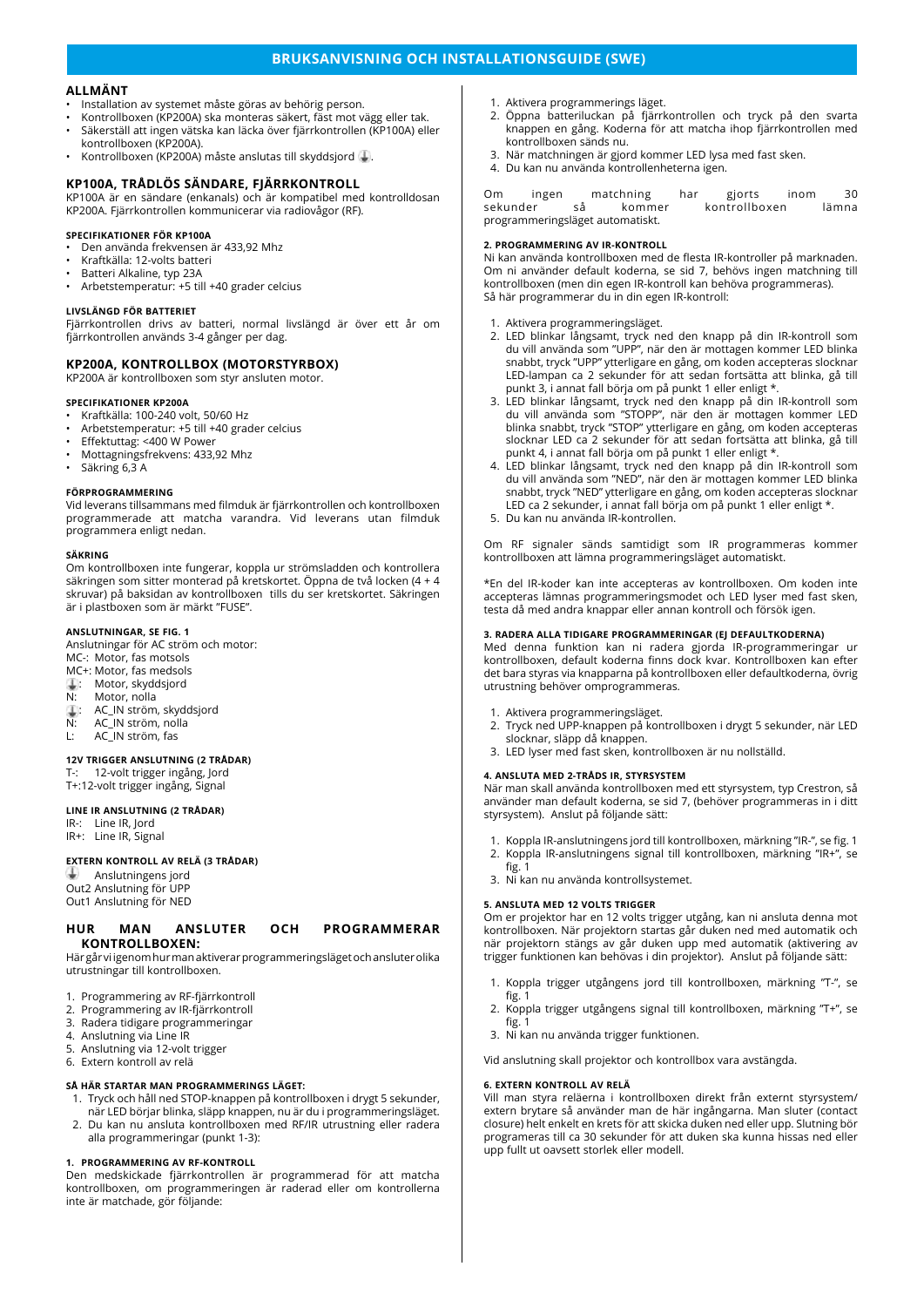# **INSTALLATIE- EN BEDIENINGSGIDS (NL)**

# **ALGEMEEN**

- De installatie van het systeem moet door een bevoegd persoon worden uitgevoerd.
- De motorgestuurde ontvanger-eenheid (KP200A)moet op veilige wijze aan de muur of het plafond worden bevestigd.
- Zorg ervoor dat de afstandsbediening (KP100A) of de motorgestuurde ontvanger (KP200A) niet aan vloeistoffen worden blootgesteld.
- De KP200A-eenheid moet op een veiligheidsaarde worden aangesloten.

# **KP100A, DRAADLOZE ZENDER (AFSTANDSBEDIENING)**

KP100A is een zender (enkel kanaal) en zijn handset is compatibel met de motorgestuurde ontvanger KP200. De zender zendt uit door middel van radiogolven (RF).

- De gebruikte frequentie is 433,92 Mhz
- Stroomvoorziening: 12 volts batterij
- Alkalinebatterij, type 23A
- Werktemperatuur: +5 tot +40 graden Celsius

# **LEVENSDUUR BATTERIJ**

De zender werkt op batterijen, de normale levensduur van de batterij is meer dan 1 jaar wanneer deze 3-4 keer per dag wordt gebruikt.

## **KP200A, MOTORGESTUURDE ONTVANGER (BEDIENINGSKASTJE)**

KP200A is het bedieningskastje voor de aangesloten motor, met dit bedieningskastje kunt u bijv. een projectiescherm besturen.

#### **SPECIFICATIE KP200A**

- Stroomvoorziening: 100-240 v, 50/60 Hz
- Werktemperatuur: +5 tot +40 graden Celsius
- Nominale belasting: <400 W vermogen
- Zendfrequentie: 433,92 Mhz
- Zekering 6,3 A

#### **PROGRAMMA-INSTELLINGEN**

De geleverde zender en ontvanger zijn geprogrammeerd om gepaard te kunnen worden.

#### **ZEKERING**

Wanneer het bedieningskastje niet werkt moet u deze van de netvoeding halen en vervolgens de zekering op de printplaat controleren. Open de twee deksels (8 schroeven) aan de achterzijde van het bedieningskastje totdat u de printplaat ziet. De zekering bevindt zich in het plastic kastje met de aanduiding 'Zekering'.

#### **AANSLUITINGEN**

Netvoeding en aansluiting op de motor.

- MC-: Motor tegen de wijzers van de klok in
- MC+: Motor met de wijzers van de klok mee
- : Motor veiligheidsaarde<br>N: Motor Neutraal Motor Neutraal
- 
- **1**: Voeding\_AAN voeding veiligheidsaarde N: Voeding\_AAN voeding Neutraal
- L: Voeding\_AAN voedingsleiding
- 

#### **12V TRIGGER-CONNECTOR (2-PINS)**

- T-: 12V aarding van de trigger's input
- T+: 12V signaal van de trigger's input

# **LIJN IR-VERBINDING (2-PINS)**

IR-: Aarding van de input van de lijn IR IR+: Signaal van de input van de lijn IR

#### **EXTERNE AANSTURING VAN DE RELAYS (3 PINS)**

: Connectie voor Aarde Out2:Connectie voor BENEDEN

Out1:Connectie voor BOVEN

## **HET AANSLUITEN EN PROGRAMMEREN VAN HET BEDIENINGSKASTJE**

In dit hoofdstuk komt u te weten hoe u het bedieningskastje in de programmerings-modus kunt instellen en hoe u apparatuur met het bedieningskastje kunt paren.

- 1. Paren met RF-afstandsbediening
- 2. Paren met IR-afstandsbediening<br>3. Verwijder alle vorige programme
- 3. Verwijder alle vorige programmering (reset naar standaardcodes)
- 4. Aansluiting met Lijn IR-besturingsmodule
- 5. Het aansluiten van een 12 volts trigger

# 6. Externe aansturing van de relays

#### **GA NAAR DE PROGRAMMERINGSMODUS:**

- 1. Houd de STOP-knop van de ontvanger-eenheid meer dan 5 seconden ingedrukt; wanneer de LED begint te knipperen laat u de STOP-knop los. U bevindt zich nu in de programmeringsmodus.
- 2. U kunt nu het bedieningskastje met de RF IR-apparatuur paren of de programmering wissen (onderwerp 1-3):

# **1. PAREN MET RF-AFSTANDSBEDIENING**

De afstandsbediening is gepaard met het bedieningskastje; wanneer de

programmering is gewist of wanneer de eenheden niet zijn gepaard moet u het volgende doen:

- 1. Ga naar de programmeringsmodus
- 2. Open het batterijvak van de afstandsbediening en druk eenmaal op de zwarte knop. De paringscode zal nu naar de ontvanger-eenheid worden verzonden.
- 3. Wanneer de paring is voltooid zal de LED continu branden.
- 4. U kunt nu gebruikmaken van de regelinstallaties

Indien er binnen 30 seconden geen aansluiting plaatsvindt zal de ontvanger de programmeringsmodus automatisch verlaten.

# **2. PAREN MET IR-AFSTANDSBEDIENING**

U kunt gebruikmaken van het bedieningskastje met bepaalde IR-afstandsbedieningen die op de markt verkrijgbaar zijn. Wanneer u van standaardcodes gebruikmaakt, zie pagina 7, hoeft u geen paring met het bedieningskastje uit te voeren, maar uw eigen IR-afstandsbediening heeft dan wel enige programmering nodig.

Om het bedieningskastje te paren gaat u als volgt te werk:

- 1. Ga naar de programmeringsmodus
- 2. De LED knippert langzaam. Druk de toets op de IR-eenheid in die als OMHOOG fungeert; zodra geaccepteerd zal de LED van de ontvanger sneller knipperen. Druk nu nogmaals op dezelfde toets. Als de code herkend is, zal de LED 2 seconden uitgaan en daarna weer langzaam knipperen. Ga naar stap 3. Code niet herkend? Herhaal vanaf stap 1 \*.
- 3. De LED knippert langzaam. Druk de toets op de IR-eenheid in die als STOP fungeert; zodra geaccepteerd zal de LED van de ontvanger sneller knipperen. Druk nu nogmaals op dezelfde toets. Als de code herkend is, zal de LED 2 seconden uitgaan en daarna weer langzaam knipperen. Ga naar stap 4. Code niet herkend? Herhaal vanaf stap 1 \*.
- 4. De LED knippert langzaam. Druk de toets op de IR-eenheid in die als OMLAAG fungeert; zodra geaccepteerd zal de LED van de ontvanger sneller knipperen. Druk nu nogmaals op dezelfde toets. Als de code herkend is, zal de LED 2 seconden uitgaan en daarna weer langzaam knipperen. Ga naar stap 5. Code niet herkend? Herhaal vanaf stap 1 \*.
- 5. U kunt nu gebruikmaken van de regelinstallaties\*\* Wanneer u tegelijkertijd RF-signalen zendt wanneer de IR-programmering actief is, zal de ontvanger de programmeringsmodus verlaten.

\*Sommige IR-codes worden niet herkend door het bedieningskastje. Als een code niet herkend wordt, zal de programmeringsmodus verlaten worden en de LED continu branden. Probeer het opnieuw met andere buttons of met een andere afstandsbediening.

# **3. VERWIJDER ALLE VORIGE PROGRAMMERING (RESET NAAR STANDAARDCODES)**

Met deze functie kunt u de programmering van alle geprogrammeerde IR-codes wissen behalve de standaardcodes. Het bedieningskastje kan alleen worden bestuurd met de standaard-IR-codes en knoppen op het regelkastje, de andere apparatuur moet worden hergeprogrammeerd.

- 1. Ga naar de programmeringsmodus
- 2. Druk op de OMHOOG-knop (op het bedieningskastje) gedurendeten minste 5 seconden, de LED wordt zwart en laat vervolgens de OMHOOG-knop los.
- 3. De LED brandt en de gehele programmering is nu gereset.

# **4. AANSLUITING MET LIJN IR-BESTURINGSMODULE**

Wanneer u gebruikmaakt van het bedieningskastje met een regelsysteem zoals Crestron, kunt u de standaardcodes, zie pagina 7, gebruiken. Ga als volgt te werk:

- 1. Verbindt de aarding van de IR-input met aansluiting van de ontvangereenheden (zie fig. A) "IR-"
- 2. Verbindt de aarding van de IR-input met de aansluiting van de ontvanger-eenheden (zie fig. A) "IR+"
- 3. U kunt nu gebruikmaken van de regelinstallaties\*\*

Wanneer u tegelijkertijd RF-signalen zendt wanneer de IR-programmering actief is, zal de ontvanger de programmeringsmodus verlaten.

#### **5. AANSLUITING OP DE 12 V TRIGGER**

Wanneer de projector een 12 volts trigger heeft, kunt u deze op het bedieningskastje aansluiten en het scherm zal naar beneden gaan wanneer de projector wordt aangezet en zal omhoog gaan wanneer de projector wordt uitgezet.

- 1. Verbindt de aarding van de 12 V trigger-input met aansluiting van de ontvanger-eenheden (zie fig. A) "T-"
- 2. Verbindt het signaal van de 12 V trigger-input met aansluiting van de ontvanger-eenheden (zie fig. A) "T+"

Wanneer u de triggerkabels aansluit dient u ervoor te zorgen dat de projector en het bedieningskastje van de stroom zijn afgekoppeld.

#### **6. EXTERNE AANSTURING VAN DE RELAYS**

Indien u de relays direct aan wilt sturen via een extern systeem, kunt u deze connecties gebruiken. U dient een gesloten circuit op te zetten om het scherm naar boven en beneden te bedienen. U dient een interval van minimaal 30 seconden aan te houden om het scherm omhoog of naar beneden te laten rollen. Dit is onafhankelijk van de grootte van het scherm.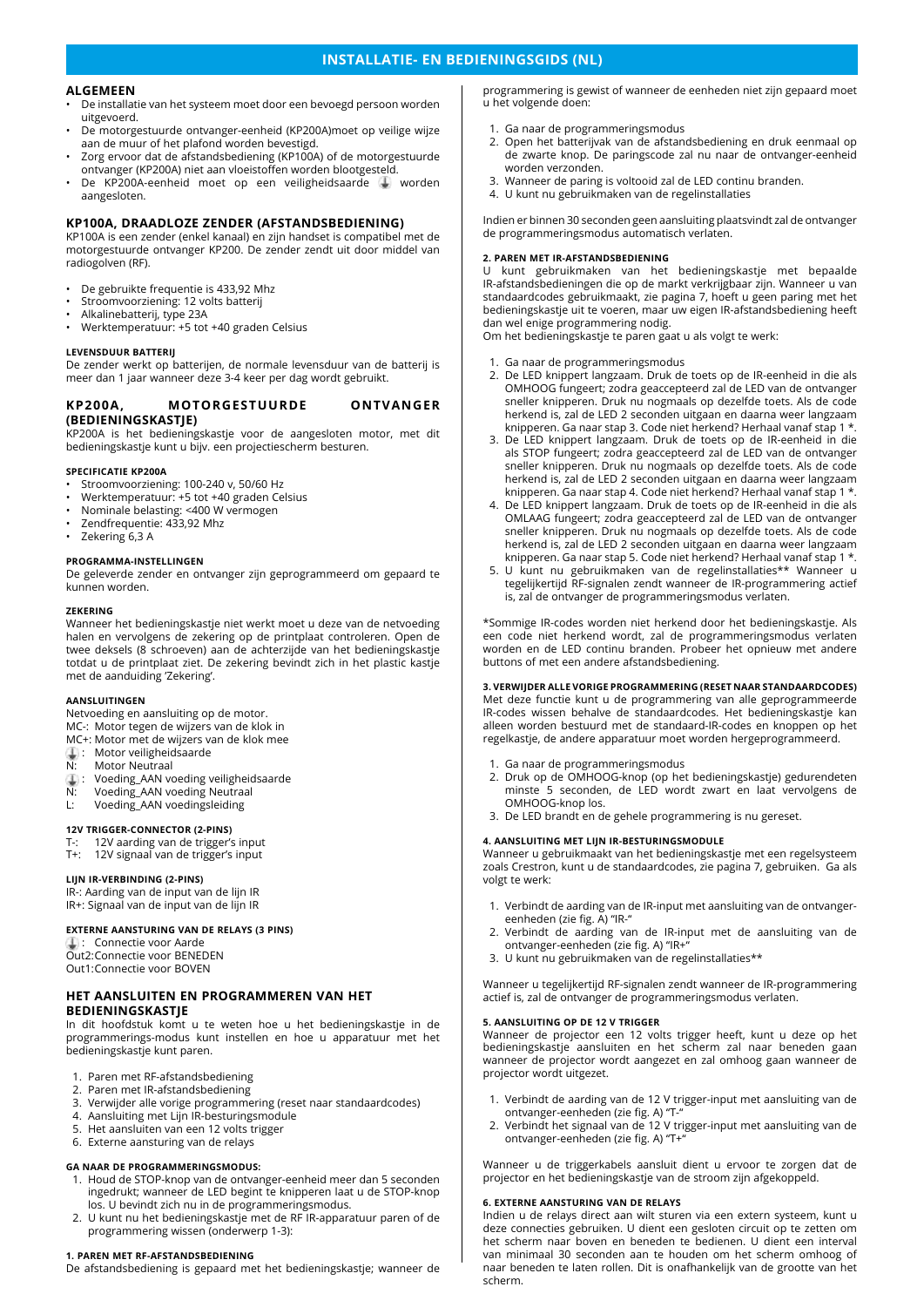# **ASENNUS- JA KÄYTTÖOHJE (FI)**

# **YLEISTÄ**

- Järjestelmän asennus on annettava ammattihenkilön tehtäväksi.
- Moottorin ohjausyksikkö/vastaanotin (KP200A) on kiinnitettävä seinään tai kattoon huolellisesti turvallisuusnäkökohdat huomioiden.
- Varmista, ettei kaukosäädin (KP100A) tai moottorin ohjausyksikkö/ vastaanotin altistu kosteudelle.
- Ohjausyksikkö KP200A on kytkettävä suojamaadoitettuun liitäntään .

# **KP100A, LANGATON LÄHETIN (KAUKOSÄÄDIN)**

KP100A on lähetin (yksikanavainen) ja on yhteensopiva moottorin ohjausyksikön/vastaanottimen KP200A kanssa. Lähetin toimii radiotaajuusalueella (RF).

# **TEKNISET TIEDOT KP100A**

- Toimintataajuus: 433,92 MHz
- Käyttöjännite: 12 voltin paristo
- Paristotyyppi: Alkaliparisto 23A • Käyttölämpötila: +5 ~ +40 °C
- 

# **PARISTON KÄYTTÖIKÄ**

Lähetin toimii paristolla, jonka käyttöikä on n. 1v (lähetintä käytetään päivittäin 3-4 kertaa).

#### **KP200A, MOOTTORIN OHJAUSYKSIKKÖ/VASTAANOTIN**

KP200A on ohjausyksikkö siihen kytketylle moottorille. Ohjausyksikön avulla voidaan säätää valkokangasta.

## **TEKNISET TIEDOT KP200A**

• Käyttöjännite: 100-240 V, 50/60 Hz

- Käyttölämpötila: +5 ~ +40 °C
- Kuormitus: <400 W
- Toimintataajuus: 433,92 MHz
- Sulake 6,3 A

#### **OHJELMOINTIASETUS**

Toimitukseen sisältyvä lähetin ja vastaanotin on sovitettu pariksi.

#### **SULAKE**

Jos ohjausyksikkö ei toimi, irrota se verkkovirrasta ja tarkista piirilevyllä oleva sulake. Avaa ohjausyksikön takana olevat kaksi kantta (8 ruuvia) siten, että näet piirilevyn.

Sulake sijaitsee muovikotelossa, jossa on merkintä "Fuse".

#### **LIITÄNNÄT KS. KUVA 1**

Verkkovirran ja moottorin liitäntä:

- MC-: Moottori, vaihe vastapäivään
- MC+: Moottori, vaihe myötäpäivään : Moottori, suojamaa
- 
- N: Moottori, nolla<br>4. Verkkovirta tul
- $\overline{1}$ : Verkkovirta tulo suojamaa<br>N: Verkkovirta tulo nolla Verkkovirta tulo nolla
- L: Verkkovirta tulo vaihe

# **12V LIIPAISULIITÄNTÄ (2 NASTAA)**

- T-: 12V liipaisu tulo maa
- T+: 12V liipaisu tulo signaali

# **LINJA IR-LIITÄNTÄ (2 NASTAA)**

- IR-: Linja IR tulo maa
- IR+: Linja IR tulo signaali

#### **ULKOINEN RELEOHJAUS (3 NASTAA)**

: Liitäntä MAA Out2:Liitäntä YLÖS

Out1:Liitäntä ALAS

# **OHJAUSYKSIKÖN KYTKEMINEN JA OHJELMOINTI**

Tässä jaksossa kerrotaan kuinka ohjausyksikkö asetetaan ohjelmointitilaan ja kuinka kaukosäätimestä ja ohjausyksiköstä muodostetaan pari.

- 1. Parinmuodostus RF-kaukosäätimelle
- 2. Parinmuodostus IR-kaukosäätimelle
- 3. Poista kaikki aikaisemmat ohjelmoinnit (palauta tehdasasetukset)
- 4. Kytkentä IR-ohjausmoduulille<br>5. Kytkentä 12 V liipaisulle
- 5. Kytkentä 12 V liipaisulle
- 6. Ulkoinen releohjaus

#### **SIIRTYMINEN OHJELMOINTITILAAN:**

- 1. Paina ja pidä painettuna ohjausyksikön näppäintä STOP noin viiden sekunnin ajan, kunnes LED-ilmaisin alkaa vilkkua, vapauta STOPnäppäin, jonka jälkeen olet ohjelmointitilassa.
- 2. Nyt voit muodostaa parin ohjausyksiköstä ja RF/IR-kaukosäätimestä tai poistaa ohjelmoinnin (kohdat 1-3):

#### **1. PARINMUODOSTUS RF-KAUKOSÄÄTIMELLE (SISÄLTYY TOIMITUKSEEN)**

Toimitukseen kuuluva kaukosäädin muodostaa parin ohjausyksikön kanssa. Jos ohjelmointi poistetaan tai laitteet eivät vielä muodosta paria, toimi seuraavasti:

- 1. Siirry ohjelmointitilaan kuten edellä on neuvottu.
- 2. Avaa paristokotelon kansi ja paina mustaa näppäintä kerran. Parinmuodostussignaali lähetetään vastaanottoyksikölle.
- 3. Kun parinmuodostus on tapahtunut, LED-merkkivalo palaa jatkuvasti. 4. Nyt voit käyttää ohjauslaitteita.

Mikäli parinmuodostusta ei tapahdu 30 sekunnin aikana, lähetin poistuu ohjelmointitilasta automaattisesti.

# **2. KYTKENTÄ IR-KAUKOSÄÄTIMELLE (EI SISÄLLY TOIMITUKSEEN)**

Markkinoilla on saatavilla useita IR-kaukosäätimiä, joita voit käyttää ohjausyksikön ohjaamiseen. Jos käytät oletuskoodeja, katso sivu 7, sinun ei tarvitse tehdä parinmuodostusta ohjausyksikölle, mutta oma IR-kaukosäätimesi saattaa vaatia hieman ohjelmointia. Ohjelmoidaksesi oman IR-kaukosäätimesi, toimi seuraavasti:

#### 1. Siirry ohjelmointitilaan

- 2. LED-merkkivalo vilkkuu hitaasti. Paina sitä IR-kaukosäätimen painiketta, jota haluat käyttää komentoon "YLÖS". Kun ohjausyksikkö vastaanottaa komentosignaalin, LED-merkkivalo alkaa vilkkua nopeasti. Paina uudelleen näppäintä "YLÖS". Jos koodi on hyväksytty, sammuu LED-merkkivalo 2 sekunnin ajaksi jatkaakseen sitten vilkkumista ja voit siirtyä kohtaan 3. Muussa tapauksessa palaa takaisin kohtaan 1 vai \*.
- 3. LED-merkkivalo vilkkuu hitaasti. Paina sitä IR-kaukosäätimen painiketta, jota haluat käyttää komentoon "STOP". Kun ohjausyksikkö vastaanottaa komentosignaalin, LED-merkkivalo alkaa vilkkua nopeasti. Paina uudelleen näppäintä "STOP". Jos koodi on hyväksytty, sammuu LED-merkkivalo 2 sekunnin ajaksi jatkaakseen sitten vilkkumista ja voit siirtyä kohtaan 4. Muussa tapauksessa palaa takaisin kohtaan 1 vai \*.
- 4. LED-merkkivalo vilkkuu hitaasti. Paina sitä IR-kaukosäätimen painiketta, jota haluat käyttää komentoon "ALAS". Kun ohjausyksikkö vastaanottaa komentosignaalin, LED-merkkivalo alkaa vilkkua nopeasti. Paina uudelleen näppäintä "ALAS". Jos koodi on hyväksytty, sammuu LED-merkkivalo 2 sekunnin ajaksi syttyäkseen sen jälkeen palamaan jatkuvasti, jolloin voit siirtyä seuraavaan vaiheeseen. Muussa tapauksessa palaa takaisin kohtaan 1 vai \*.
- 5. Nyt voit käyttää IR-kaukosäädintäsi.

Jos RF-signaalia lähetetään samaan aikaan, kun IR-ohjelmointi on käynnissä, vastaanotin poistuu ohjelmointitilasta automaattisesti.

Ohjausyksikkö ei pysty hyväksymään joitakin IR-koodeja. Jos koodia ei hyväksytä, laite poistuu ohjelmointitilasta ja LED-merkkivalo palaa jatkuvasti. Kokeile siinä tapauksessa muilla näppäimillä tai toisella kaukosäätimellä.

**3. POISTA KAIKKI AIKAISEMMAT OHJELMOINNIT (PALAUTA TEHDASASETUKSET)** Tämän toiminnon avulla voit poistaa kaikki aikaisemmin ohjelmoi-dut IR-koodit, paitsi tehdasasetuskoodit. Tämän jälkeen ohjausyksikkö toimii ainoastaan IR-tehdasasetuskoodeilla ja ohjausyksikössä olevilla näppäimillä. Muut laitteet on ohjelmoitava uudelleen

- 1. Siirry ohjelmointitilaan
- 2. Paina ja pidä painettuna UP-näppäintä (ohjausyksikössä) noin viiden sekunnin ajan. Kun LED-merkkivalo sammuu, vapauta näppäin.
- 3. LED-merkkivalo syttyy ja aikaisemmat ohjelmoinnit on nyt poistettu.

#### **4. KYTKENTÄ LINJA IR-OHJAUSMODUULILLE**

Jos käytät ohjausyksikköä Crestron-tyyppisellä ohjausjärjestelmällä, voit käyttää tehdaskoodeja, katso sivu 7. Toimi seuraavasti:

- 1. Yhdistä IR-liitännän maa ohjausyksikön liitäntään (ks. kuva 1) "IR-"
- 2. Yhdistä IR-liitännän signaali ohjausyksikön liitäntään (ks. kuva 1) "IR+"
- 3. Nyt voit käyttää ohjausjärjestelmää.

#### **5. KYTKENTÄ 12V LIIPAISULLE**

Jos projektorissa on liitäntä 12 voltin liipaisulle (trigger), voit yhdistää sen ohjausyksikköön, jolloin valkokangas laskeutuu alas kun projektori käynnistetään ja nousee ylös kun projektori sammutetaan.

- 1. Yhdistä projektorin 12 voltin liipaisuliitännän maa ohjausyksikön liitäntään (ks. kuva 1) "T-"
- 2. Yhdistä projektorin 12 voltin liitännän signaali ohjausyksikön liitäntään (ks. kuva 1) "T+"

Kun kytket liipaisuliitännän johtoja, varmista että projektorin ja ohjausyksikön virta on katkaistu.

#### **6. ULKOINEN RELEOHJAUS**

Jos haluat hallita ohjausyksikköä suoraan ulkoisesta ohjausjärjestelmästä / kytkimestä, voit käyttää näitä liittimiä. Voit määrittää piirille kytkennät kankaan ohjaamiselle alas tai ylös. Kytkentä tulee ohjelmoida noin 30:n sekunttiin, jotta voit ohjata kangasta alaspäin tai ylöspäin, valkokankaan koosta tai mallista riippumatta.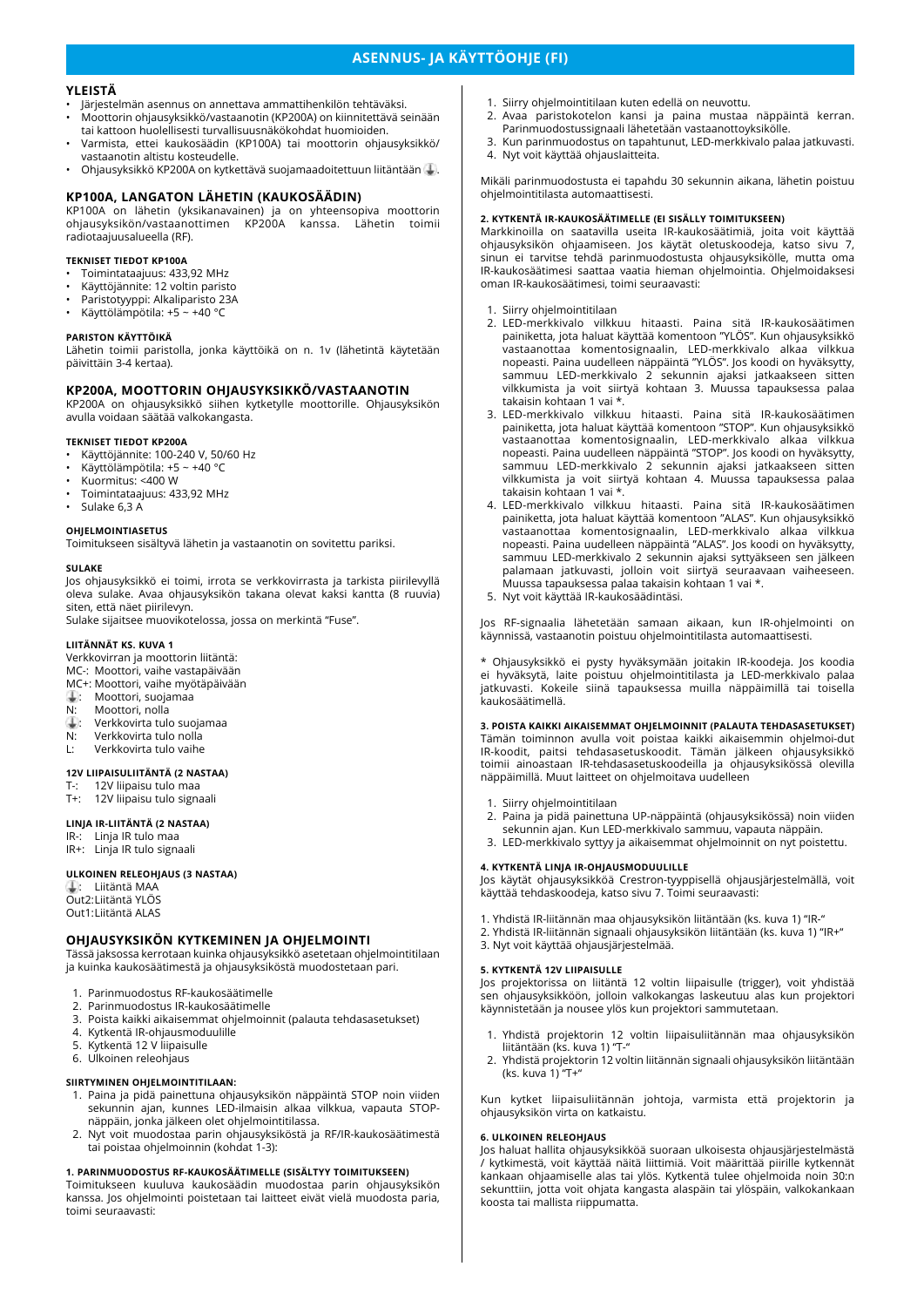# **INSTALLATIONS- UND BEDIENUNGSANLEITUNG (DE)**

# **ALLGEMEINES**

- Die Installation des Systems muss durch einen sachkundigen Installateur durchgeführt werden.
- Die Motorsteuerung (KP200A) muss sicher an Wand oder Decke montiert werden.
- Bitte achten Sie darauf, dass weder Fernbedienung (KP100A) noch Motorsteuerung (KP200A) Wasser oder Feuchtigkeit ausgesetzt sind.
- KP200A muss geerdet angeschlossen werden .

#### **FERNBEDIENUNG KP100A**

KP100A ist ein Sender (ein Kanal) und ist mit der Motorsteuerung KP200A kompatibel. Der Sender überträgt eine Funkfrequenz (RF).

# **SPEZIFIKATIONEN KP100A**

- Frequenz: 433,92 MHz
- Spannungsversorgung: 12 Volt Batterie
- Batterietyp: Alkali, Typ 23A
- Betriebstemperatur: +5 bis +40ºC

# **LEBENSERWARTUNG BATTERIE**

Die durchschnittliche Lebenserwartung der Batterie des Senders beträgt über 1 Jahr bei 3- bis 4-maliger täglicher Benutzung.

# **MOTORSTEUERUNG KP200A**

KP200A ist die Steuerung für einen angeschlossenen Motor, beispielsweise einer Leinwand.

#### **SPEZIFIKATIONEN KP200A**

- Spannungsversorgung: 100-240V~ 50/60Hz
- Betriebstemperatur: +5 bis +40ºC
- Nennlast: <400 Watt
- Frequenz: 433,92 MHz
- Sicherung: 6,3 Ampere

#### **PROGRAMMIERUNG**

Sender und Empfänger sind aufeinander abgestimmt.

#### **SICHERUNG**

Funktioniert die Motorsteuerung nicht, so trennen Sie diese vom Netz ab und überprüfen Sie die Sicherung auf der Platine. Öffnen Sie die Verkleidung (8 Schrauben) auf der Rückseite, die Sicherung befindet sich in einer Kunststoffkapsel, die als "Fuse" markiert ist.

#### **ANSCHLÜSSE SIEHE ABB. 1**

Netzspannung und Motoranschluss:

- MC-: Motor linksdrehend
- MC+: Motor rechtsdrehend
- **I**: Motorerdung<br>N: Motor Neutra Motor Neutral
- 
- : AC\_IN Erdung<br>N: AC\_IN Neutral AC\_IN Neutral
- L: AC\_IN Spannung führend

# **12V TRIGGER ANSCHLUSS (2 PINS)**

- T-: 12V Trigger Masse Eingang
- T+: 12V Trigger Signal Eingang

## **VERKABELTER IR-ANSCHLUSS (2 PINS)**

- IR-: Kabel IR Masse Eingang
- IR+: Kabel IR Signal Eingang

#### **EXTERNE STEUERUNG DER RELAIS (3-PIN)**

: Masseanschluss

Out2:Anschluss für AUFWÄRTS Out1:Anschluss für ABWÄRTS

# **ANSCHLUSS UND PROGRAMMIERUNG DER MOTORSTEUERUNG**

Nachstehend erklären wir die Einstellung der Motorsteuerung in Programmiermodus und den Abgleich (Pairing) der Geräte.

- 1. Pairing mit RF-Fernbedienung
- 2. Pairing mit IR-Fernbedienung<br>3. Löschung der vorherigen
- Löschung der vorherigen Programmierung (Rückstellung zu Standardcodes)
- 4. Anschluss mit verkabeltem IR-Steuermodul
- 5. Anschluss 12 Volt Trigger<br>6. Externe Steuerung der Re
- Externe Steuerung der Relais

# **AUFRUFEN DES PROGRAMMIERMODUS:**

- 1. Halten Sie die STOP-Taste auf dem Empfänger für 5 Sekunden gedrückt. Sobald die LED blinkt, lassen Sie die STOP-Taste wieder los. Sie befinden sich nun im Programmiermodus.
- 2. Sie können nun die Motorsteuerung mit der RF/IR Fernbedienung abgleichen oder die Programmierung löschen (siehe 1-3).

#### **1. PAIRING MIT RF-FERNBEDIENUNG**

Die Fernbedienung ist auf die Motorsteuerung abgestimmt. Wurde die Programmierung gelöscht, so gehen Sie bitte wie folgt vor:

- 1. Rufen Sie den Programmiermodus auf.
- 2. Öffnen Sie das Batteriefach der Fernbedienung und drücken Sie einmal die schwarze Taste. Der Pairingcode wird nun an den Empfänger übertragen.
- 3. Nach dem Pairing leuchtet die LED.
- 4. Das Gerät ist nun betriebsbereit.

Wird das Pairing nicht innerhalb von 30 Sekunden durchgeführt, so verlässt der Empfänger automatisch den Programmiermodus.

# **2. PAIRING MIT IR-FERNBEDIENUNG**

Sie können die Motorsteuerung mit vielen auf dem Markt befindlichen IR-Fernbedienungen benutzen. Bei Benutzung der Standardcodes, siehe seite 7, muss die Motorsteuerung nicht programmiert werden, jedoch Ihre eigene IR-Fernbedienung.

Zum Abgleich der Motorsteuerung gehen Sie bitte wie folgt vor:

- 1. Rufen Sie den Programmiermodus auf.
- 2. Die LED blinkt langsam. Drücken Sie auf der Fernbedienung jene Taste, welche Sie als "AUFWÄRTS" benutzen wollen. Bei Erkennung blinkt die LED nun schneller, drücken Sie die gleiche Taste erneut. Wird der Code akzeptiert, so bleibt die LED für 2 Sekunden aus und blinkt danach langsam. Gehen Sie nun zum nächsten Schritt. Wird der Code nicht akzeptiert, so wiederholen Sie bitte Schritt 1 oder \*.
- 3. Die LED blinkt langsam. Drücken Sie auf der Fernbedienung jene Taste, welche Sie als "STOP" benutzen wollen. Bei Erkennung blinkt die LED nun schneller, drücken Sie die gleiche Taste erneut. Wird der Code akzeptiert, so bleibt die LED für 2 Sekunden aus und blinkt danach langsam. Gehen Sie nun zum nächsten Schritt. Wird der Code nicht akzeptiert, so wiederholen Sie bitte Schritt 1 oder \*.
- 4. Die LED blinkt langsam. Drücken Sie auf der Fernbedienung jene Taste, welche Sie als "ABWÄRTS" benutzen wollen. Bei Erkennung blinkt die LED nun schneller, drücken Sie die gleiche Taste erneut. Wird der Code akzeptiert, so bleibt die LED für 2 Sekunden aus und blinkt danach langsam. Wird der Code nicht akzeptiert, so wiederholen Sie bitte Schritt 1 order \*.
- 5. Das Gerät ist nun betriebsbereit.

Beim Senden von RF-Signalen während der IR-Programmierung verlässt der Empfänger den Programmiermodus.

\* Einige IR-Codes werden von der Motorsteuerung nicht angenommen. Wird der Code nicht akzeptiert, so wird der Programmiermodus verlassen und die LED leuchtet. Versuchen Sie andere Tasten oder eine andere Fernbedienung.

# **3. LÖSCHUNG DER VORHERIGEN PROGRAMMIERUNG (RÜCKSTELLUNG ZU STANDARDCODES)**

Mit dieser Funktion löschen Sie die Programmierung vorheriger IR-Codes, außer den Standardcodes. Die Motorsteuerung kann nur mit den Standard IR-Codes und den Tasten auf der Motorsteuerung gesteuert werden, die anderen Geräte müssen neu programmiert werden.

- 1. Rufen Sie den Programmiermodus auf.
- 2. Drücken Sie für 5 Sekunden UP auf der Motorsteuerung, die LED erlischt. Lassen Sie nun die UP-Taste wieder los.
- 3. Die LED leuchtet und die Programmierung ist zurückgestellt.

# **4. ANSCHLUSS EINES VERKABELTEN IR-STEUERMODULS**

Bei Benutzung der Motorsteuerung mit einem System wie Crestron können Sie die Standardcodes, siehe seite 7, benutzen. Gehen Sie wie folgt vor:

- 1. Schließen Sie die Masse des IR-Eingangs am Empfänger an (siehe Abb. 1) "IR-".
- 2. Schließen Sie das Signal des IR-Eingangs am Empfänger an (siehe Abb. 1) "IR $+$ ".
- 3. Das Gerät ist nun betriebsbereit.

#### **5. ANSCHLUSS 12 VOLT TRIGGER**

Ist der Projektor mit einem 12-Volt-Trigger ausgestattet, so schließen Sie die Motorsteuerung hier an. Die Leinwand fährt dann automatisch aus, wenn der Projektor eingeschaltet wird, und rollt wieder ein, wenn der Projektor ausgeschaltet wird.

- 1. Schließen Sie die Masse des 12 Volt Trigger Eingangs am Empfänger an (siehe Abb. 1) "T-".
- 2. Schließen Sie das Signal des 12 Volt Trigger Eingangs am Empfänger an (siehe Abb. 1) " $T+$ ".

Bitte achten Sie darauf, dass beim Anschluss der Triggerkabel Projektor und Motorsteuerung ausgeschaltet sind.

#### **6. EXTERNE STEUERUNG DER RELAIS**

Falls Sie die Relais im Steuerschrank direkt von einem externen Steuerungssystem/Schalter ansteuern möchten, dann benutzen Sie diese Anschlüsse. Richten Sie einen Schließkontakt ein, um die Leinwand aufwärts oder abwärts zu bewegen. Der Schließkontakt muss so programmiert sein, um eine beliebige Leinwand ca. 30 Sekunden aufwärts oder abwärts zu bewegen.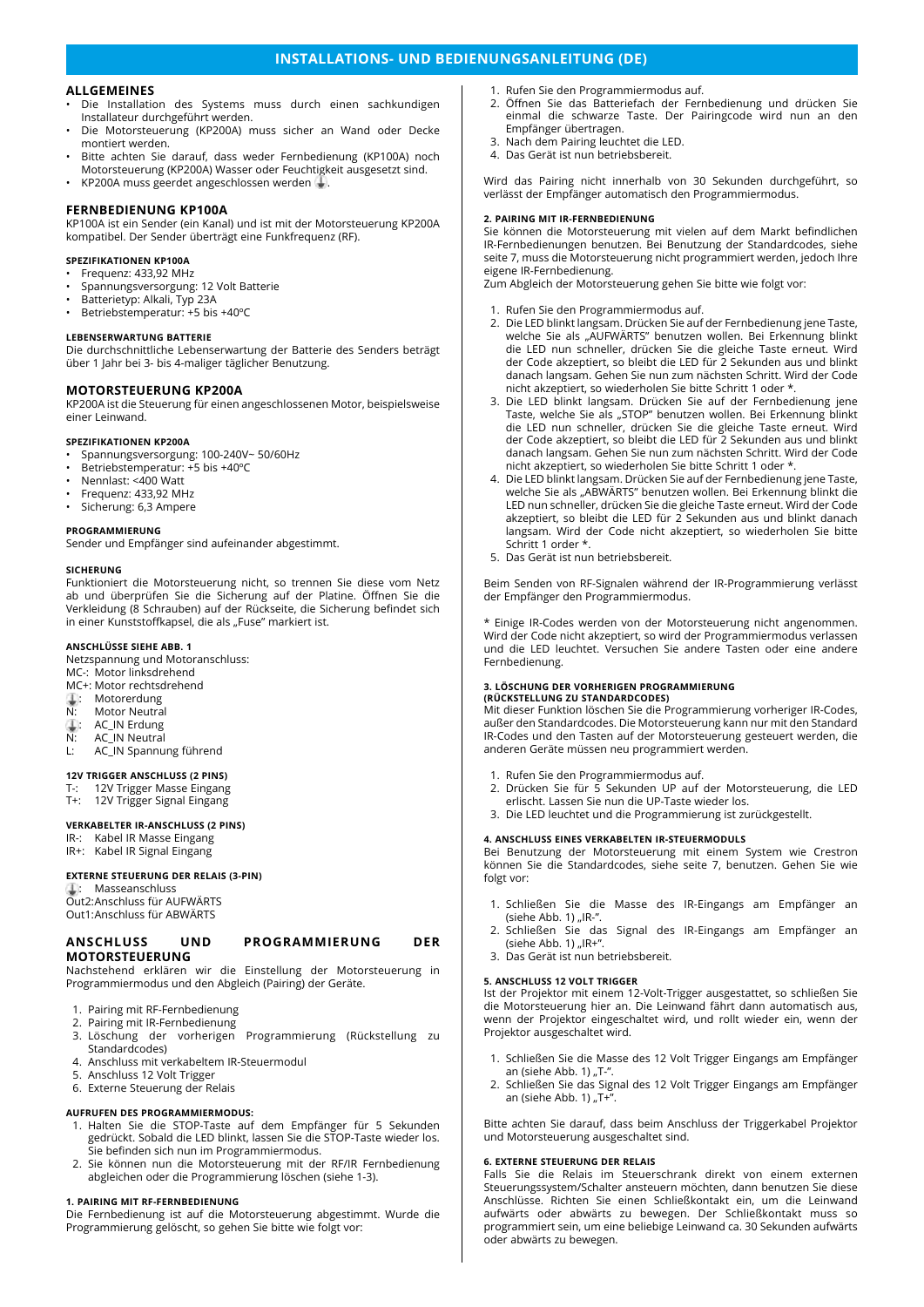

# **VIDEO INSTRUCTIONS**





Φ

1. Pairing w. **Digital** 2. Pairing w. **Digital** 3. installing<br>Net-remote **1. 2. Pairing w. Report** trigger cable RF-remote  $\left|\frac{1}{\mathbf{R}\mathbf{B}}\right|$  IR-remote  $\left|\frac{1}{\mathbf{R}\mathbf{B}}\right|$  trigger cable

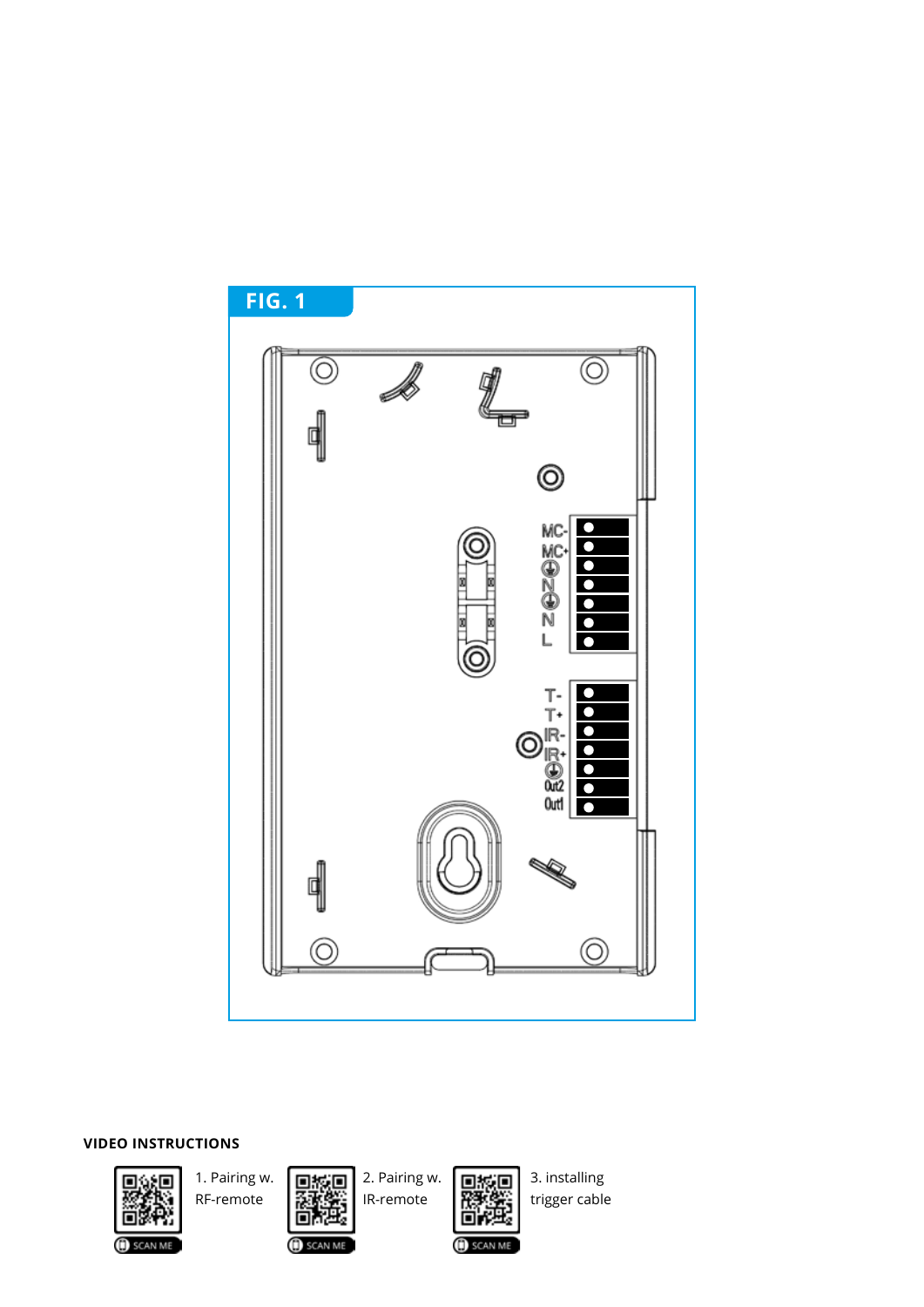Here are the IR DEFAULT CODES for the control box:

| UP code:   |                   |      |      |      |      |      |      |      |      |
|------------|-------------------|------|------|------|------|------|------|------|------|
| 0000       | 006d              | 0000 | 0022 | 0155 | 00aa | 0015 | 0015 | 0015 | 0015 |
| 0015       | 0015              | 0015 | 0015 | 0015 | 0040 | 0015 | 0015 | 0015 | 0015 |
| 0015       | 0015              | 0015 | 0040 | 0015 | 0040 | 0015 | 0040 | 0015 | 0040 |
| 0015       | 0015              | 0015 | 0040 | 0015 | 0040 | 0015 | 0040 | 0015 | 0040 |
| 0015       | 0040              | 0015 | 0015 | 0015 | 0015 | 0015 | 0015 | 0015 | 0015 |
| 0015       | 0040              | 0015 | 0040 | 0015 | 0015 | 0015 | 0015 | 0015 | 0040 |
| 0015       | 0040              | 0015 | 0040 | 0015 | 0040 | 0015 | 0015 | 0015 | 0015 |
| 0015       | 0 <sub>bd</sub> 8 |      |      |      |      |      |      |      |      |
|            |                   |      |      |      |      |      |      |      |      |
| STOP code: |                   |      |      |      |      |      |      |      |      |
| 0000       | 006d              | 0000 | 0022 | 0155 | 00aa | 0015 | 0015 | 0015 | 0015 |
| 0015       | 0015              | 0015 | 0015 | 0015 |      |      |      |      |      |
| 0015       |                   |      |      |      | 0040 | 0015 | 0015 | 0015 | 0015 |
|            | 0015              | 0015 | 0040 | 0015 | 0040 | 0015 | 0040 | 0015 | 0040 |
| 0015       | 0015              | 0015 | 0040 | 0015 | 0040 | 0015 | 0040 | 0015 | 0015 |
| 0015       | 0040              | 0015 | 0015 | 0015 | 0015 | 0015 | 0015 | 0015 | 0015 |
| 0015       | 0040              | 0015 | 0040 | 0015 | 0040 | 0015 | 0015 | 0015 | 0040 |
| 0015       | 0040              | 0015 | 0040 | 0015 | 0040 | 0015 | 0015 | 0015 | 0015 |

|      | DOWN code:        |      |      |      |      |      |      |      |      |
|------|-------------------|------|------|------|------|------|------|------|------|
| 0000 | 006d              | 0000 | 0022 | 0155 | 00aa | 0015 | 0015 | 0015 | 0015 |
| 0015 | 0015              | 0015 | 0015 | 0015 | 0040 | 0015 | 0015 | 0015 | 0015 |
| 0015 | 0015              | 0015 | 0040 | 0015 | 0040 | 0015 | 0040 | 0015 | 0040 |
| 0015 | 0015              | 0015 | 0040 | 0015 | 0040 | 0015 | 0040 | 0015 | 0040 |
| 0015 | 0015              | 0015 | 0015 | 0015 | 0015 | 0015 | 0015 | 0015 | 0015 |
| 0015 | 0040              | 0015 | 0040 | 0015 | 0015 | 0015 | 0040 | 0015 | 0040 |
| 0015 | 0040              | 0015 | 0040 | 0015 | 0040 | 0015 | 0015 | 0015 | 0015 |
| 0015 | 8 <sub>bd</sub> 8 |      |      |      |      |      |      |      |      |

 $2.8$  mm

These codes are avaible for downloading at our website: www.kingpinscreens.com

# **HOW TO MOUNT THE BOX TO THE WALL**